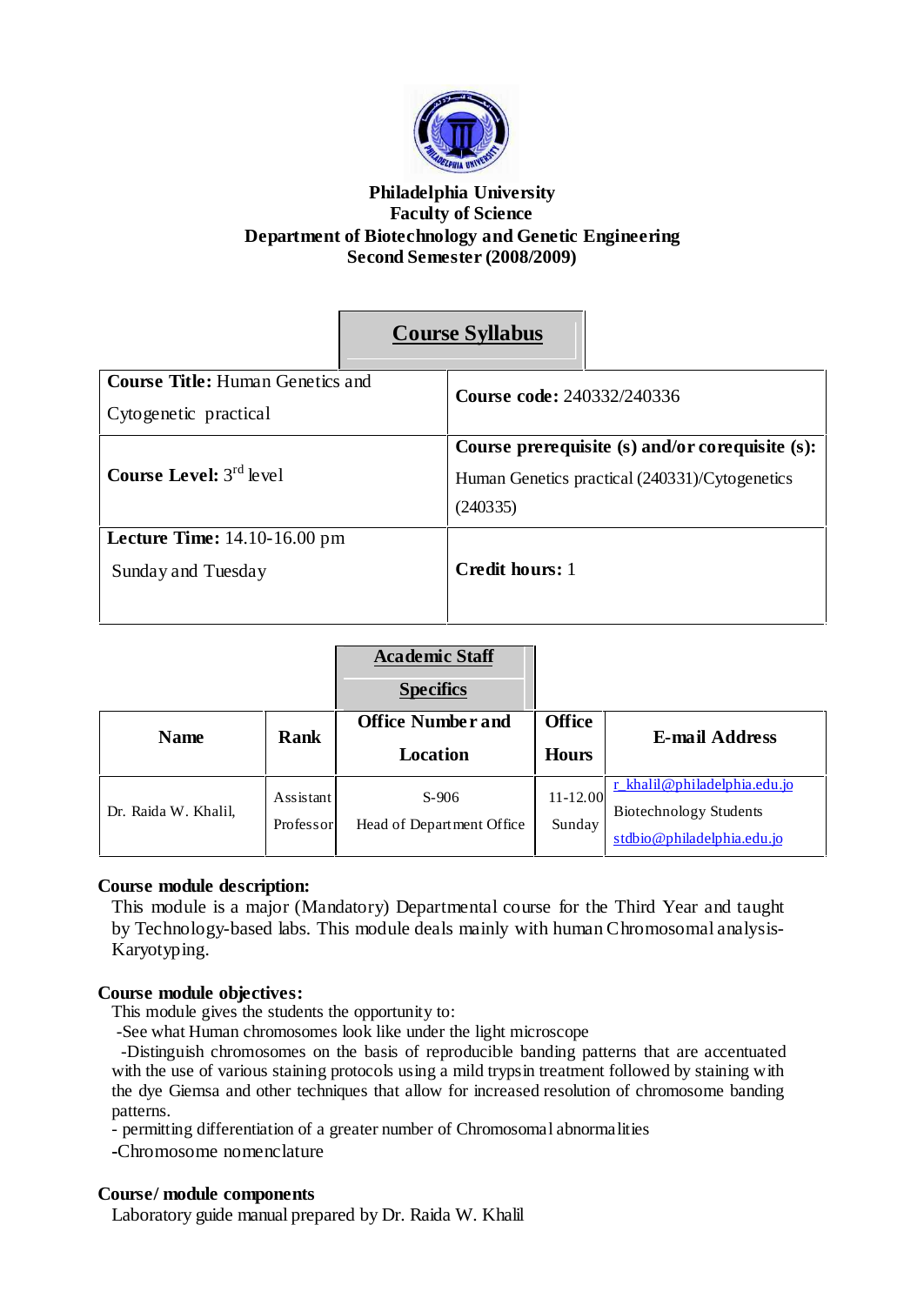### **Teaching methods:**

Lab sessions. *The 48 hours in total will be mainly Particles sessions with few open lab sessions* **Learning outcomes:**

- Communication skills (personal and academic).
- -Module language: English

During each practical session the lecture will provide full assessment and instructions for the students.

Further assessments provided in the open lab sessions, which will be assigned by the lab demonstrator.

-the students have the option to submit their module activities either by email or submitting by hand

-the students are welcome to share open discussions through the net

• Practical and subject specific skills (Transferable Skills). Ability to work with Human samples and the ability to obtain, record, observe and analyze information in the laboratory.

## **Assessment instruments**

| <b>Allocation of Marks</b>       |             |  |
|----------------------------------|-------------|--|
| <b>Assessment Instruments</b>    | <b>Mark</b> |  |
| Mid term exam                    | 30          |  |
| Final examination: 50 marks      | 50          |  |
| Reports, Quizzes and Home works, | 20          |  |
| Total                            | 100         |  |

### **Course/module academic calendar**

|               | Basic and support material to be covered             |  |  |
|---------------|------------------------------------------------------|--|--|
| Week          |                                                      |  |  |
| (1)           | <b>Safety manual</b>                                 |  |  |
|               | Cytogenetic Analysis of human Peripheral Blood       |  |  |
|               | Regular procedure for culturing of human blood       |  |  |
| (2)           | Cytogenetic Analysis of human Peripheral Blood       |  |  |
|               | Harvesting of Blood culture                          |  |  |
| (3)           | Cytogenetic Analysis of Human Peripheral Blood       |  |  |
|               | Slide preparation                                    |  |  |
| (4)           | Cytogenetic Analysis of Peripheral Blood             |  |  |
|               | G-Banding (Using trypsin)                            |  |  |
|               |                                                      |  |  |
| (5)           | The standard karyotype Chromosome number and         |  |  |
|               | banding patterns Idiograms                           |  |  |
| (6)           | Cytogenetic Analysis of Peripheral Blood             |  |  |
|               | C-Banding constitutive Heterochromatin banding       |  |  |
| (7)           |                                                      |  |  |
| Mid term Exam |                                                      |  |  |
| (8)           | <b>Continue--</b> The standard karyotype Chromosome  |  |  |
|               | number and banding patterns Idiograms                |  |  |
| (9)           | <b>Continue--</b> The standard karyotype Chromosome  |  |  |
|               | number, banding patterns and Nomenclature.           |  |  |
| (10)          | <b>Continue</b> -- The standard karyotype Chromosome |  |  |
|               | number and banding patterns Nomenclature.            |  |  |